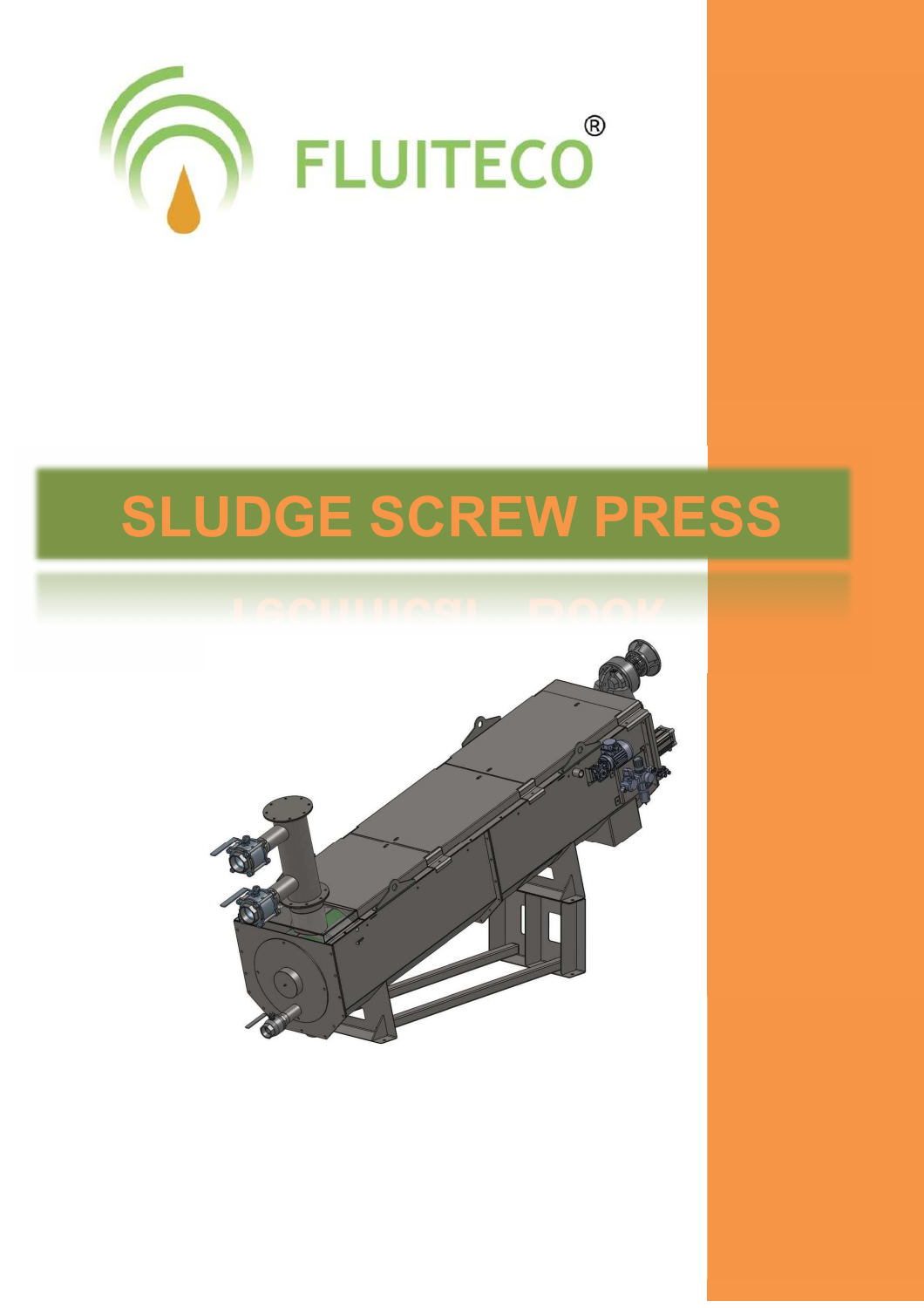## **SLUDGE TREATMENT AND CONVERYING:**

## **SD – SLUDGE SCREW PRESS**

The **SD – SLUDGE SCREW PRESS** is was designed to dewater the sludge coming from municipal and industrial process to obtain a result in term of dryness more than 20%.(from 18 to 25%). The dewatered sludge is pushed by the conveying screw into the discharge chamber, during this phase, the flocculated sludge loses a certain quantity of water and before the outlet, thanks to the adjustable counterweight, provides to dewater the sludge to obtain the best performance.

The water comes out from a wedge wire section drum filter present all around the screw. The filter maintain the maximum of efficiency thanks to the integrated motorized washing system that with an electric motor of 0,09 Kw provides to wash and consequently to clean the filter for all the external surface.

The range is composed by the Sludge screw press **SD– SLUDGE SCREW** and **SDS – SLUDGE SCREW THICKENER**.

To obtain a better performance in term of sludge dewatering, the equipment can be installed in sequence: SDS sludge screw thickener to process the sludge until 6% dryness and SD sludge screw press to reach a dryness from 18 to 25%.

The sludge must be always conditioned with polyelectrolyte in order to obtain the correct flocculation before being processed with SD and/or SDS.

Both equipment SD and SDS work with low energy consumption and low rotation speed.

Consequently also the wear of the components is very limited.



*SD400 – SCLUDGE SCREW PRESS*